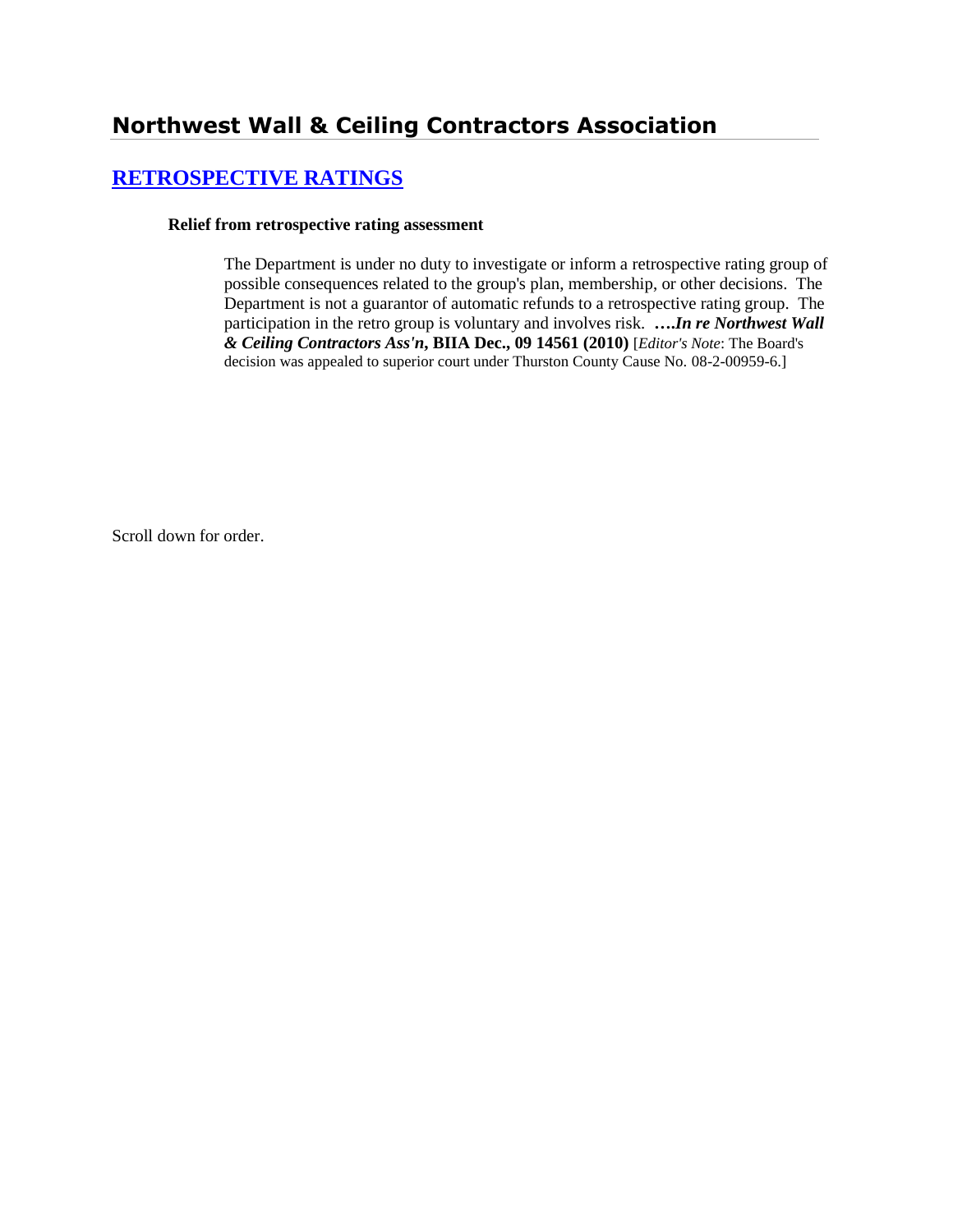## **BEFORE THE BOARD OF INDUSTRIAL INSURANCE APPEALS STATE OF WASHINGTON**

**) )**

**)**

**IN RE: NORTHWEST WALL & CEILING CONTRACTORS ASSOCIATION**

**DOCKET NO. 09 14561**

1

2

3

4

5 6

7

8 9

10

17

**FIRM NO. 49 ) DECISION AND ORDER**

APPEARANCES:

Retrospective Rating Group, Northwest Wall & Ceiling Contractors Association, by Stafford Frey Cooper, per James T. Yand and Peter J. Mullinix

Department of Labor and Industries, by The Office of the Attorney General, per James S. Johnson, Assistant

11 12 13 14 15 16 The Retrospective Rating Group, Northwest Wall and Ceiling Contractors Association (hereafter NWCCA), filed an appeal with the Board of Industrial Insurance Appeals on May 4, 2009, from an order of the Department of Labor and Industries dated April 9, 2009. In this order, the Department affirmed a Department order dated March 4, 2009, in which the Department denied the Retrospective Rating Group's request for relief for the final adjustment for plan years beginning July 1, 1998; July 1, 1999; and July 1, 2000. The Department order is **AFFIRMED**.

## **DECISION**

18 19 20 21 As provided by RCW 51.52.104 and RCW 51.52.106, this matter is before the Board for review and decision. The Department filed a timely Petition for Review of a Proposed Decision and Order issued on March 8, 2010, in which the industrial appeals judge reversed and remanded the Department order dated April 9, 2009. All contested issues are addressed in this order.

22 23 24 The Board has reviewed the procedural and evidentiary rulings in the record of proceedings and finds that no prejudicial error was committed. The rulings are incorporated by reference and are affirmed.

25 26 27 28 29 We have granted review to specifically address NWCCA's request for relief from retrospective rating assessments based on allegations that the Department of Labor and Industries breached statutory, contractual, or other recognized duties so as to justify relief from rating assessments for Plan Years 1998, 1999, and 2000. We do not find that NWCCA is entitled to such relief from this Board and affirm the Department order of April 9, 2009.

30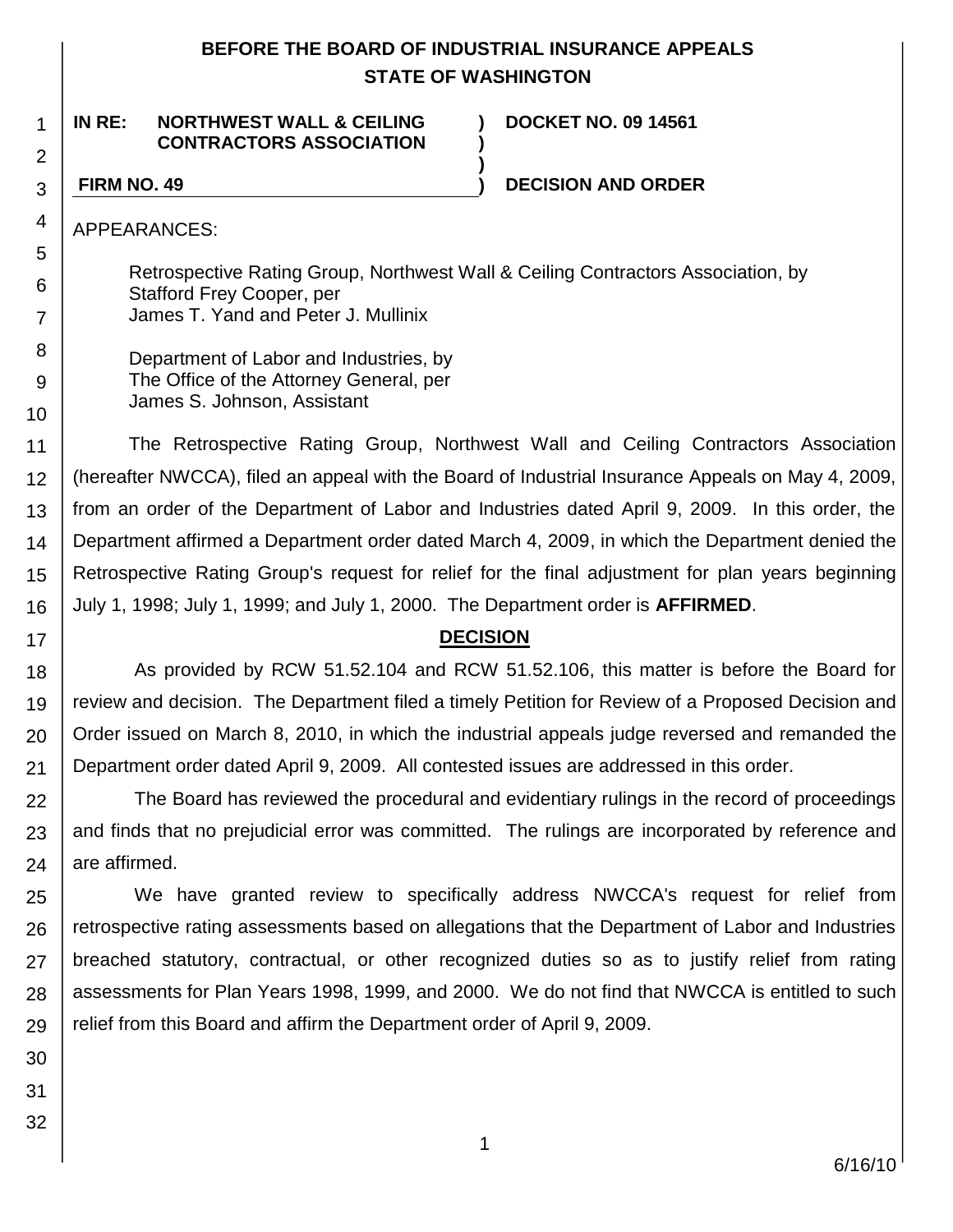1 2 3 Our industrial appeals judge has summarized the evidence relevant to this appeal in the Proposed Decision and Order. We expand on that summary only to the extent necessary to explain our decision.

4 5 6 7 8 9 10 11 12 As this Board has observed, retrospective ratings groups are authorized and governed by the provisions of Chapter 51.18 RCW and by the provisions of Chapter 296-17 WAC, beginning with WAC 296-17-90401. In general, retrospective rating is an incentive program, voluntarily joined by individual qualified employers and qualified groups of employers. Retrospective rating groups must be made up of employer members engaged in substantially similar business operations, considering the nature of the services or work activities performed. Retrospective rating groups select options with varying caps on the amount of risk they are willing and able to take. The terms of the relationship among the participants within a retrospective rating group are determined by the rating group, not the Department.

13 14 15 16 17 18 19 20 21 22 23 24 Retrospective rating involves a process wherein the Department of Labor and Industries retrospectively examines premiums paid by the participating employer or employer group for three past rating years at issue, comparing premiums paid with losses incurred and anticipated due to industrial injury and occupational disease claims arising and assigned to participating employer accounts in the rating years at issue. Liability for a given fiscal year is not fully determined until the third and final adjustment relative to and following the year in which the industrial injury occurred or in which the occupational disease was diagnosed. Based on formulas applied, a premium rebate (refund) may be provided, or an additional assessment (penalty) may be assessed. Whether a retrospective rated employer or group receives a rebate or incurs an additional assessment depends substantially upon the premium:loss ratio for the three rating years in question. Retrospective rating groups thus assume a significant level of risk, up to the plan cap, or stop loss level, which reflects the level of risk that the group is willing to accept.

25 26 27 28 29 The premium side of a retrospective rating group's ratio is comprised by the group membership in terms of the totality of premiums paid by the group's employer members for hours in the respective risk/rate job classifications. To reduce losses, a retrospective rating group can promote safety, monitor and intervene in claims at the Department, and promote early return to work and other programs that minimize claim costs.

30 31 32 In the early 1990s, the drywall industry in Washington was in a state of turmoil with respect to ever-increasing industrial insurance premiums. The turmoil was widely believed to be due to the failure of many drywall contractors to accurately report the number of hours being worked by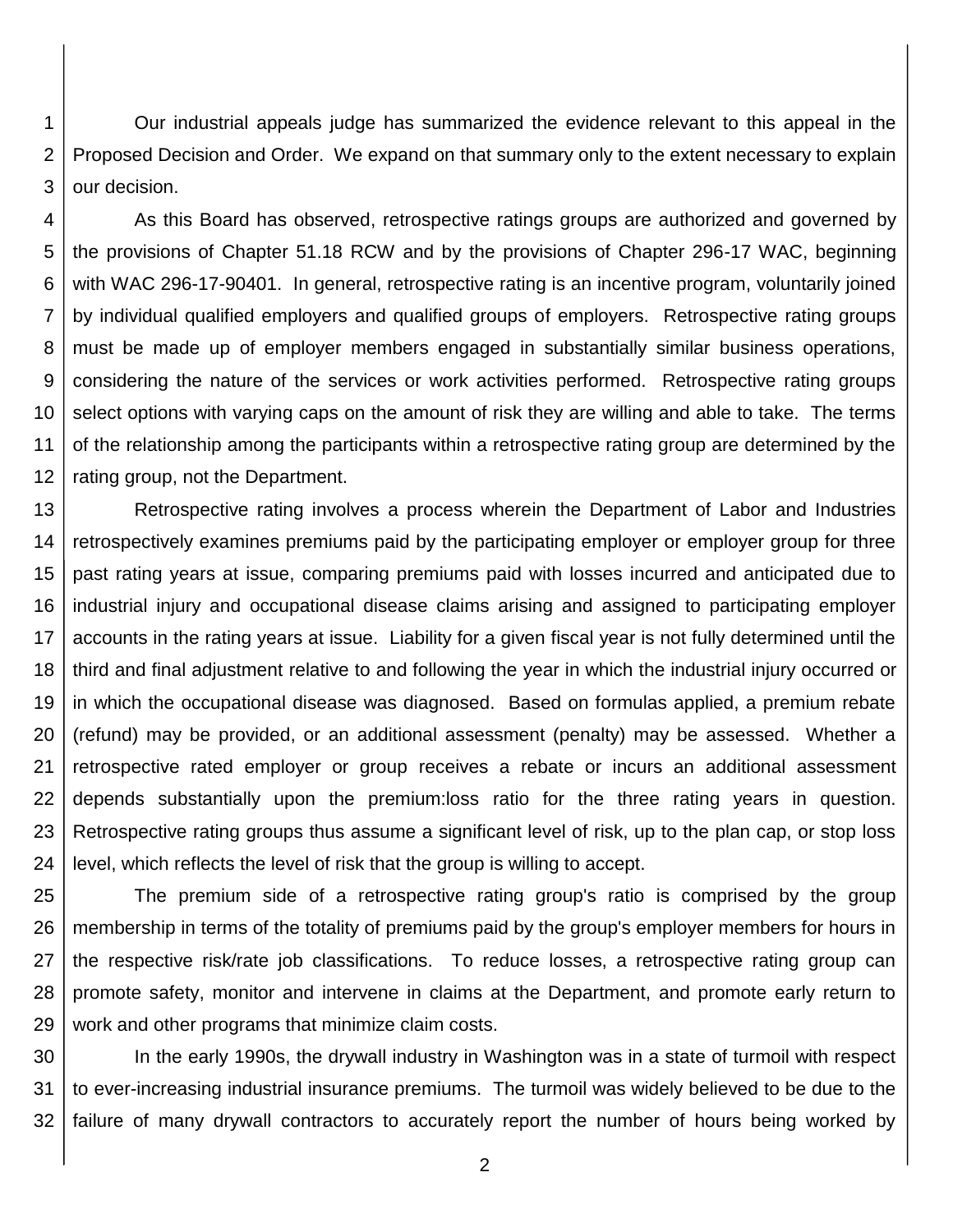1 2 3 4 5 6 employees, a failure that allowed dishonest contractors to pay less in premiums than honest contractors and for the dishonest contractors to have a considerable competitive advantage in bidding new jobs. Although some hyperbole may have been involved, anecdotal reports suggested that one-half to two-thirds of all drywall work was either under-reported or not reported at all. Honest contractors, who were indirectly paying the claim costs for dishonest contractors, demanded change.

7 8 9 10 11 12 13 14 15 16 17 18 In response, the Department of Labor and Industries met with industry representatives in a program that came to be known as The Drywall Initiative. NWCCA was represented in the Drywall Initiative by the Drywall Technical Advisory Committee. After much discussion and a lengthy comment period, new rules were adopted that abandoned the hourly basis for reporting industrial insurance premiums, focusing instead on the number of square feet of drywall that went into a given job. Essentially, the more drywall that was installed on a job, the greater the total industrial insurance premium that would be owed by the contractor, regardless of how many employee hours were allegedly involved with the installation. One advantage to using the square foot method was that drywall suppliers were a fairly reliable source as to how much drywall was being installed, the implication being that suppliers prepared an invoice or similar documentation as to how much drywall was delivered to a particular job for a particular contractor. The change in rules went into effect on January 1, 1997.

19 20 21 22 23 24 25 26 27 28 29 30 31 The problem with converting to the square foot method of reporting is that there was no way to precisely convert hours-worked to square-feet-of-drywall. Because of this problem, the Department was necessarily forced to engage in a bit of educated guessing. The Department estimated the amount of reportable drywall that had been sold in the state the previous year and divided by the total premium amount the Department anticipated would be needed to cover claims, yielding a premium/square-foot for the future year that was thought to be adequate. Given that the Department was estimating, two related points deserve consideration. First, it was difficult for the Department's estimate to be informed by its actuaries. Actuaries look back in time, using three to five years of data to mathematically predict the future. Given that a new measuring standard had been adopted, no such data was available. Second, the Department's estimate may have influenced, however subtly, by industry representatives who were interested in seeing that premiums were kept as low as reasonably possible. Ultimately, the Department decided to adopt a conversion factor of 1-hour's-work = 125 sq. ft-of-installed-drywall.

32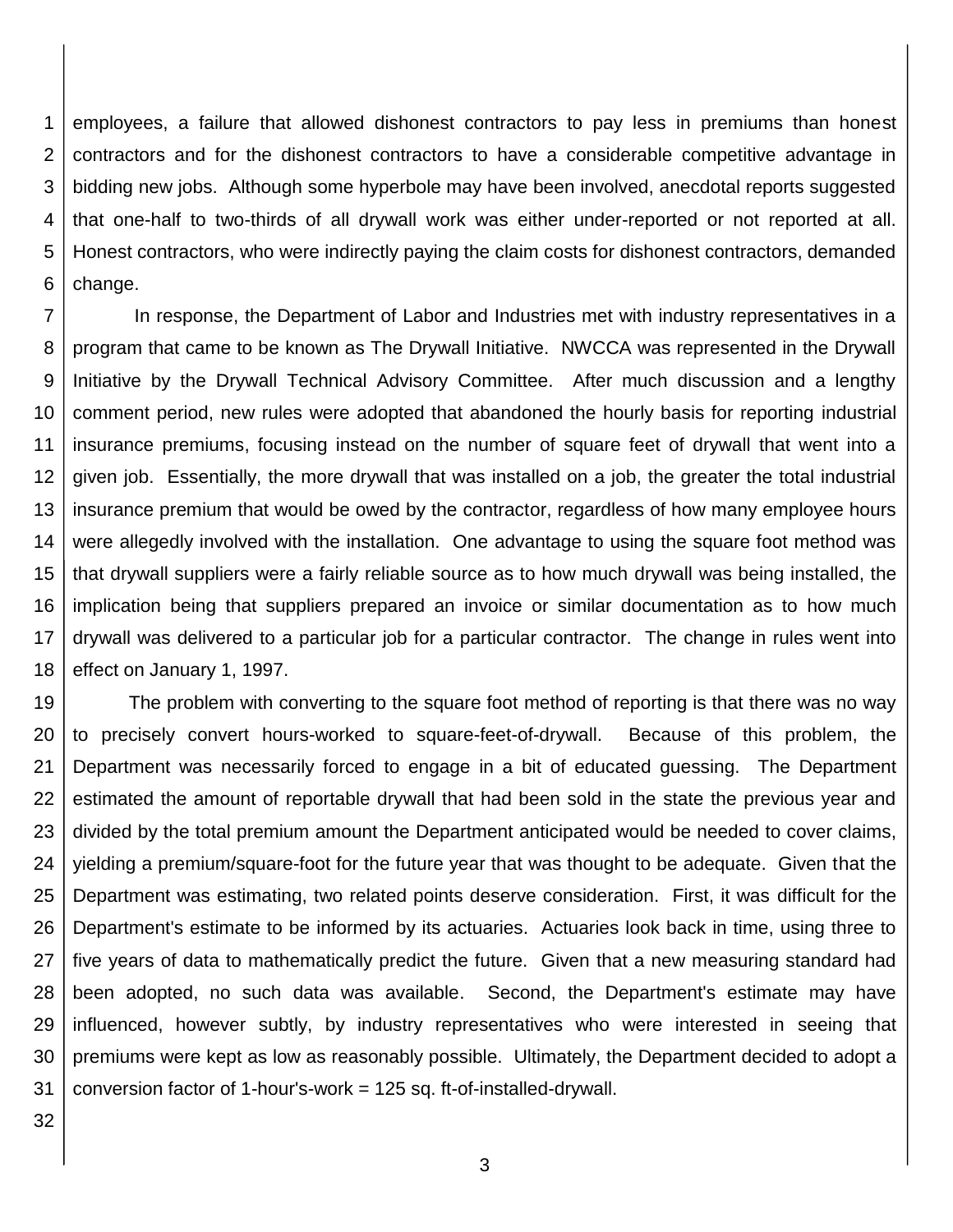1 2 3 4 5 6 7 In addition to estimating future drywall premiums, the Department and industry representatives made three assumptions that no one seemed to question. It was believed that the newly adopted rules would result in dramatically increased industrial insurance reporting by drywall contractors. Given the difficulty that a contractor would have in denying that a certain amount of work had been performed, it was assumed that (1) there would be full compliance from drywall employers; (2) the reporting would be accurate; and (3) a larger pool of premium dollars would be collected.

8 9 10 11 Acting on the assumption that more premium dollars would be forthcoming, the Department established a base rate paid by all contractors and went a step further, offering employers discounts if they met new, more rigorous reporting requirements. It appeared that contractors who had previously failed to report hours would finally be held accountable.

12 13 14 15 16 17 18 19 20 Unfortunately, the assumptions proved to be overly optimistic. Over a period of several years, and with the benefit of experience, it was learned that reporting improved, but only incrementally. Apparently, disreputable contractors found new ways to avoid premium obligations and it gradually became apparent that there may not have been as many dishonest contractors as first thought. Perhaps anecdotal reports of widespread abuse by non-compliant drywall employers were overstated. Whatever the reason, the premium pool did not dramatically increase. At the same time, claims costs continued to rise. The premiums paid by NWCCA members for the plan years of 1998 and 2000 proved to be too low when compared with claim costs. Ultimately, this imbalance gave rise to the retrospective assessments at issue here.

21 22 23 24 25 26 27 28 29 30 NWCCA alleges that the Department knew, or should have known, to charge higher premiums in 1998 and 2000 such that retrospective assessments would not have been necessary. Obviously, this allegation benefits from a decade of hindsight and ignores both the purpose of the Drywall Initiative and the fact that employers impact claim costs positively and negatively by their behavior. Employers who are lax with respect to monitoring workplace safety, efficient claims administration, and early return to work opportunities can reasonably expect higher claims costs. Similarly, it can be difficult for the Department to predict how vigorously drywall employers will pursue safety and efficiency. As Robert Malooly, assistant director of insurance services for the Department, testified, determining rate adequacy is like predicting the outcome of the Kentucky Derby in advance.

31 32 NWCCA argues that the Department failed to warn drywall employers that participation in the Drywall Initiative would make participation in a retrospective rating program more risky. This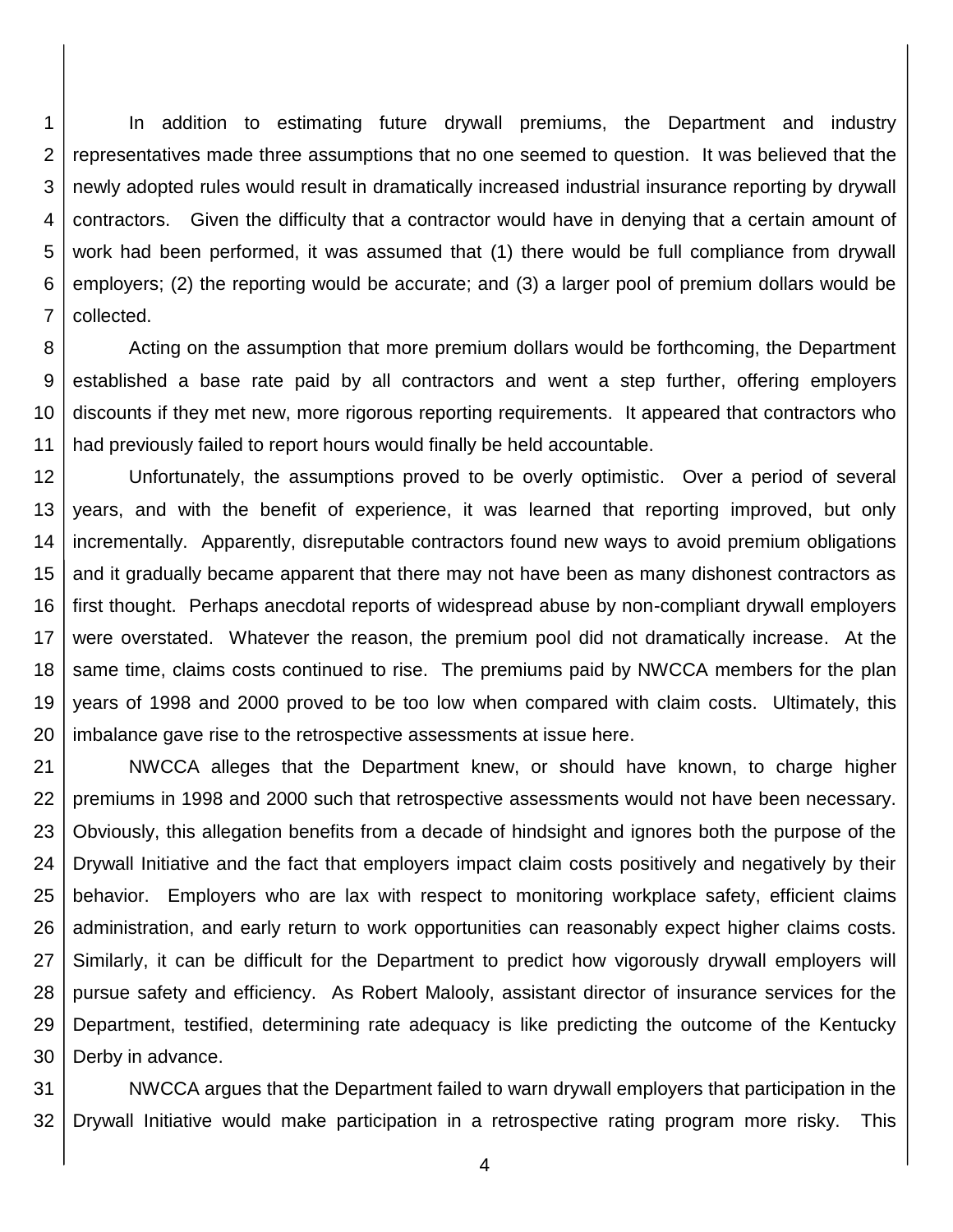1 2 3 4 assumes that the Department knew from inception that the Drywall Initiative was ill-considered. There is no evidence to that effect. To the contrary, the Drywall Initiative appears to have been a reasonable and prudent response to industry complaints of significant non-compliance by many drywall employers.

5 6 7 8 9 10 11 12 NWCCA's suggests liability for the assessment lies with the Department and that NWCCA had no responsibility for reasoning through its decision to participate in a retrospective rating plan. This is largely unpersuasive. The Department was not and is not a guarantor of automatic annual refunds to a retrospective rating group. Participation in a retrospective rating program is voluntary. RCW 51.18.010(1)(a). It involves risk. Participating employers choose the amount of risk they are willing to assume. More to the point, an employer may protect itself from liability by declining to join a retrospective rating group altogether, thereby placing the risk for industrial insurance losses in the hands of the Department of Labor and Industries.

13 14 15 16 17 18 19 Nothing in the evidence before us convinces us that the change in the basic reporting unit (from hourly to square foot) was unknown or unexpected by NWCCA and its constituent members. Had NWCCA applied sufficient interest and resources, it could have predicted the impact upon the group and its members. Collectively, NWCCA members contributed millions of dollars in premiums during the years in question and contemplated hundreds of thousands of dollars in potential refunds or assessments. Through its own efforts, it could have forecast the consequences of the change for its members and the group's success or liability.

20 21 22 23 24 25 26 27 28 29 30 31 NWCCA suggests that the Board should apply equitable principles used in the law of contracts, including insurance contracts, in order to provide relief here, arguing that the Department had superior ability to forecast the adequacy of premiums for plan years 1998 and 2000. Because it did not advise NWCCA members of the potential of increased risk, the Department was negligent in meeting its contractual obligations and the retrospective rating agreement should be reformed or rescinded under equitable principles. It is questionable, however, whether contract law appropriately applies in the manner suggested by NWCCA. As we noted in *In re Contractors' Alliance,* Docket No. 05 22737 (September 26, 2007), the retrospective rating program is governed by statute and by adopted Washington Administrative Code provisions. Although it is true that an agreement is made by the retrospective rating group to do certain things as a condition of retrospective program participation, the terms of the program are governed by the statute and code provisions. This Board declines to invalidate those provisions. In light of the fact that the code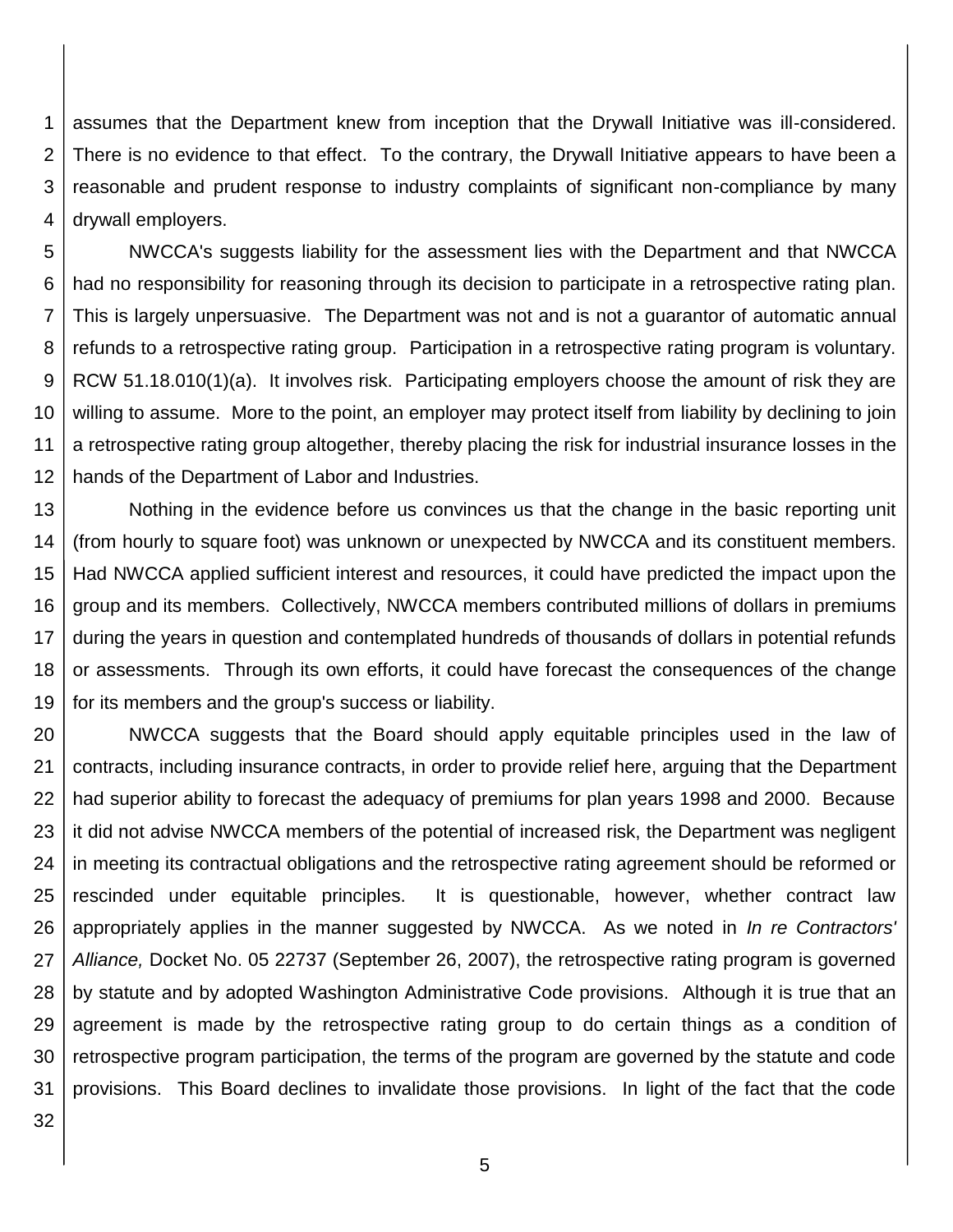1 2 provisions, when applied to the facts of this case, direct the retrospective rating results, NWCCA has failed to show how the Board may provide relief without invalidating the code provisions.

3 4 5 6 7 8 9 10 11 Finally, NWCCA argues that the Department of Labor and Industries failed to follow recognized insurance principles as mandated by RCW 51.18.010(2), claiming the Department failed to set rates based on the best data available at the time it set those rates. In making this argument, however, NWCCA ignores the point that actuarial data requires a period of at least three years of experience, and preferably five, to be sufficiently mature to be reliable. Had there been no change in the basic reporting unit, NWCCA's argument would have considerable weight, but that is not the case. It also bears mentioning that liability for a given plan year is not fully determined until the third and final adjustment following the year in which the industrial injury occurred or in which the occupational disease was diagnosed.

12 13 14 15 16 17 In sum, NWCCA has not identified, in statutory or regulatory law, any Department duty to investigate and inform NWCCA or its members of the possible consequences of properly adopted rules relative to NWCCA's plan choices, membership choices, or other NWCCA decisions. It has not shown how the Department's action, or lack of action, rose to the level of breaching any duty. In short, it has not shown why NWCCA members should be relieved of retrospective assessments that are otherwise authorized by law. The Department order under appeal is affirmed.

#### **FINDINGS OF FACT**

1. The Department of Labor and Industries issued a rate notice to the Retrospective Rating Group, Northwest Wall and Ceiling Contractors Association (NWCCA). On February 27, 2006, NWCCA protested the Department's rate notice and requested relief from the Department's final adjustment for the Retrospective Rating Program plan years beginning on July 1, 1998; July 1, 1999; and July 1, 2000.

18

19

20

21

- 23 24 25 26 27 28 On June 13, 2006, the Department issued an order in which it determined that it could not reconsider plan years beginning on July 1, 1998, 1999, and 2000 because a protest was not received within the 30-day time limitation, and therefore those determinations regarding the Retrospective Rating Program plan years were final and binding. On July 14, 2006, NWCCA appealed the Department's June 13, 2006 order. On July 26, 2006, the Board granted NWCCA's appeal and assigned it Docket No. 06 17036.
- 29 30 31 32 Following a formal hearing, a Proposed Decision and Order was issued on March 22, 2007, in which the industrial appeals judge determined that NWCCA's protest was not timely filed. On January 8, 2008, the Proposed Decision and Order was reissued to NWCCA upon the Retrospective Rating Group's showing that it did not receive the Board's March 22, 2007 Proposed Decision and Order. On April 1, 2008, the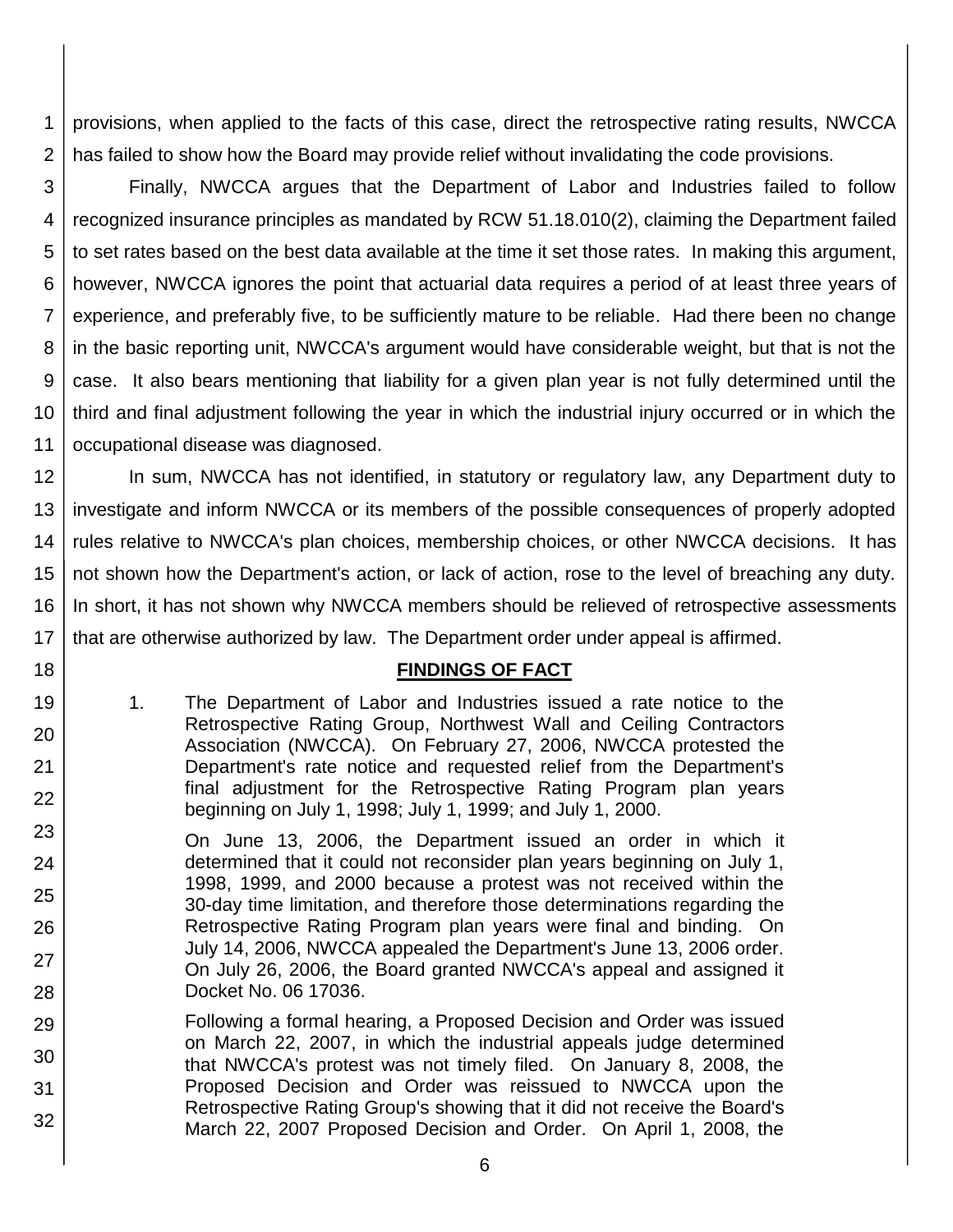Board issued a Decision and Order in which it determined that NWCCA's protest was not timely filed. On April 23, 2008, NWCCA appealed the Board's April 1, 2008 Decision and Order in Thurston County Superior Court. On November 21, 2008, the Superior Court issued an order in which it reversed the Board's April 1, 2008 Decision and Order and remanded the matter to the Department for consideration on the merits.

1

2

3

4

5

6

7

8

9

10

11

12

13

14

15

16

17

18

19

20

21 22

23

24

25

26

27

28

29

30

31

32

On March 4, 2009, the Department issued an order in which it denied NWCCA's request for relief on the basis that the plan for years beginning on July 1, 1998, 1999, and 2000, the Retrospective Rating Group's members paid standard premium rates set in accordance with Department rules. The Department used base rates set by rule, and for calendar years 1998 through 2001, the Department set base rates using the best information available at the time. On March 5, 2009, the Department issued an order that was identical to its order dated March 4, 2009.

On March 25, 2009, NWCCA protested the Department's March 4, 2009 order. On April 9, 2009, the Department issued an order in which it affirmed its March 4, 2009 order. On May 4, 2009, NWCCA appealed the Department's April 9, 2009 order. On June 2, 2009, the Board granted NWCCA's appeal under Docket No. 09 14561.

- 2. NWCCA was an organization comprised of drywall contractors and was an active participant in the Department's retrospective rating program for several years, including plan years 1998, 1999, and 2000.
- 3. NWCCA's retrospective rating plan years began July 1 of each year and ended on June 30 of the following year.
- 4. From 1993 to 1997, industrial insurance premiums for drywall employers in Washington State increased significantly, due in part to non-compliant drywall contractors failing to report worker hours and pay industrial insurance premiums related to those hours.
- 5. By failing to report hours, non-compliant contractors obtained a significant competitive advantage over compliant contractors who correctly reported.
- 6. During the mid-1990s, the Department and drywall industry representatives worked to address the problem of non-compliant employers. The program that followed became known as the Drywall Initiative.
- 7. During the mid-1990s, NWCCA was represented on the Drywall Technical Advisory Committee by Richard Mettler.
- 8. Prior to January 1, 1997, industrial insurance premiums for drywall contractors were based on the number of hours worked by employees.
- 9. The Drywall Technical Advisory Committee recommended to the Department that it change its rate structure from one that was based on hours worked to one based on square feet of drywall material installed.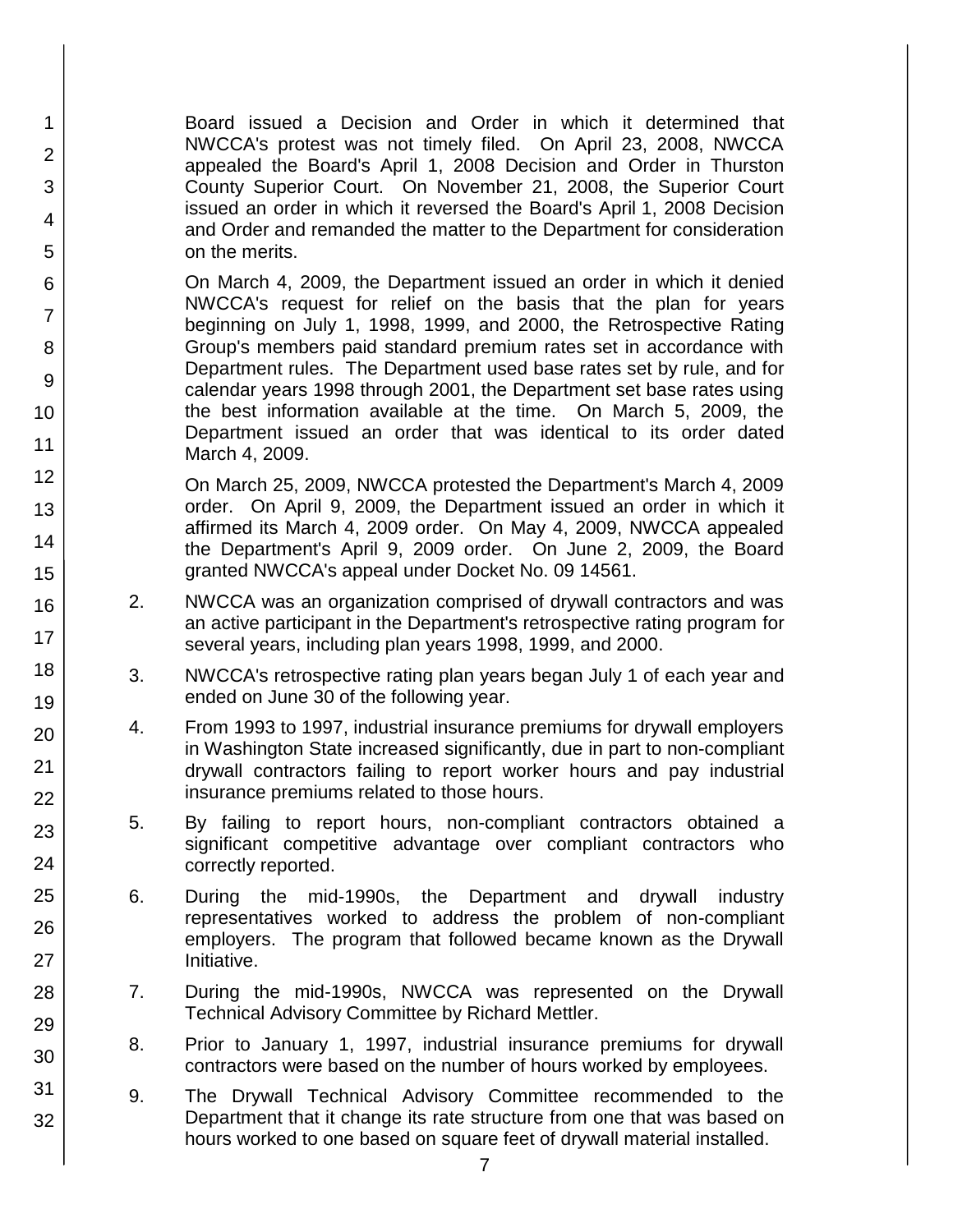10. Pursuant to its statutory rule-making authority, the Department conducted public hearings to discuss the Drywall Initiative and the proposal to change to square foot reporting.

1

2

3

4

5

6

7

8

9

10

11

12

13

14

15

16

17 18

19

20

21

22

23

24

25

26

27

28

29

30

31

- 11. On January 1, 1997, the Department implemented the provisions of the Drywall Initiative, changing the method of calculating drywall premiums from one unit of measurement (hours worked) to another unit of measurement (square feet of drywall). The Drywall Initiative introduced discounts for compliant contractors who completed new, more stringent documentation requirements.
- 12. Contemporaneous with the change in the unit of measurement, the Department adopted 1 hour of work as being the equivalent of 125 square feet of drywall (1 hour = 125 square feet).
- 13. Following the change in the reporting unit of measurement, the Department began to develop new actuarial data.
- 14. The Department requires three to five years of accumulated data to make statistically reliable predictions.
- 15. Industrial insurance claims may remain open for several years. Liability for a given plan year is not fully determined until the third and final adjustment following the year in which an industrial injury occurred or in which an occupational disease was diagnosed.
- 16. The employer, not the Department, controls work place safety, the work environment, and the activities of workers at a given job site.
- 17. Retrospective rating group employers can minimize claim costs by promoting workplace safety, monitoring claims at the Department, and providing early return-to-work opportunities for injured workers, among other things. By minimizing claim costs, retrospective rating group employers can earn refunds.
- 18. Retrospective rating group employers that fail to promote work place safety, monitor claims, and provide return-to-work opportunities may incur higher claim costs and be assessed additional premiums.
- 19. NWCCA's participation in the retrospective rating program was voluntary.
- 20. NWCCA was aware that the retrospective rating program involved risk.
- 21. For plan years 1998, 1999, and 2000, NWCCA and its constituent members selected the amount of risk they were willing to undertake.
- 22. For plan years 1998, 1999, and 2000, NWCCA members paid standard premium rates set in accordance with Department rules. The Department used base rates set by rule, and used the best information available at the time.
- 23. With respect to plan year 1998, NWCCA's claims costs exceeded premiums, resulting in a retrospective **assessment** against NWCCA in the amount of \$735,149.